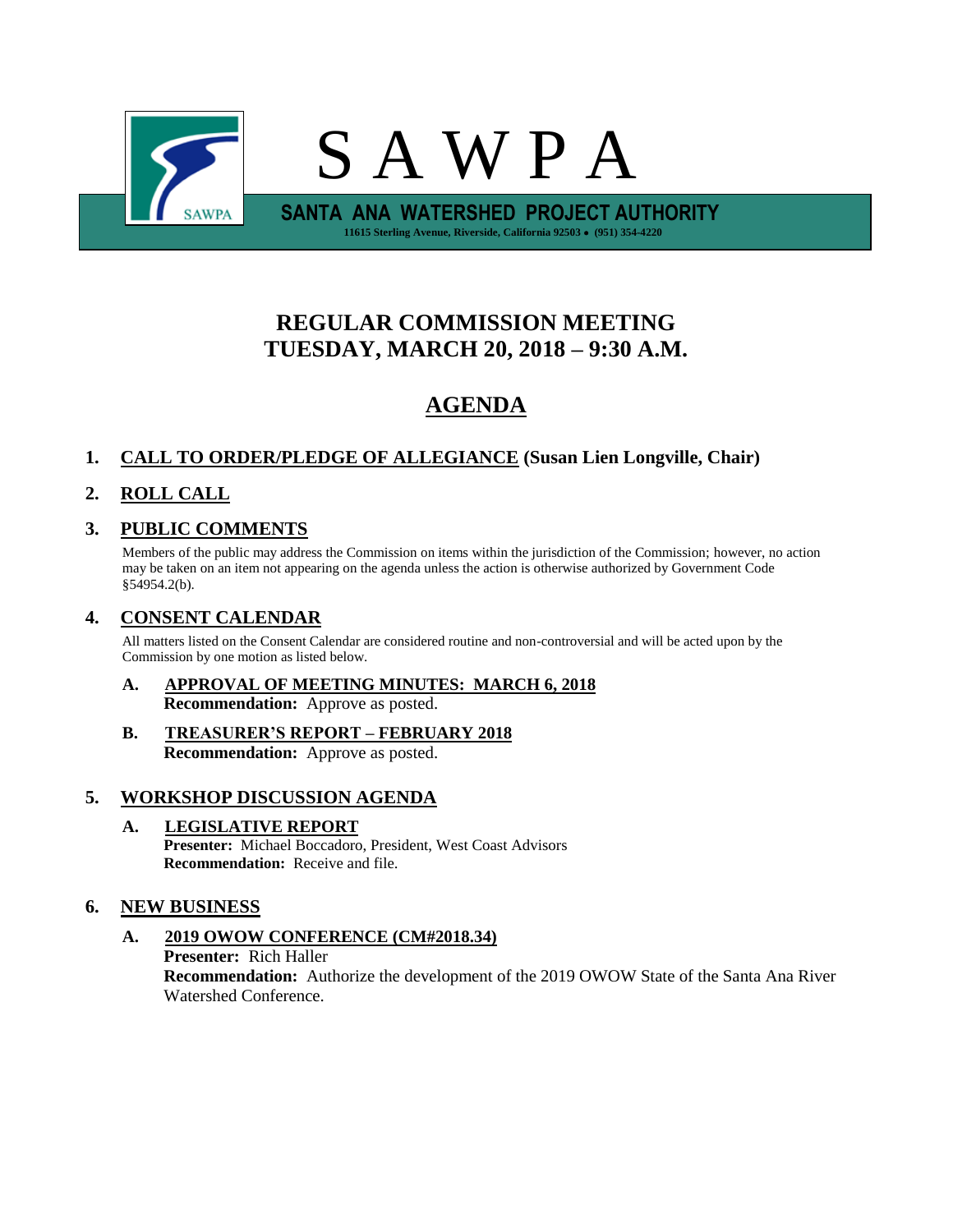# **7. INFORMATIONAL REPORTS**

**Recommendation:** Receive for information.

- **A. CASH TRANSACTIONS REPORT – JANUARY 2018 Presenter:** Karen Williams
- **B. INTER-FUND BORROWING – JANUARY 2018 (CM#2018.31) Presenter:** Karen Williams
- **C. PERFORMANCE INDICATORS/FINANCIAL REPORTING – JANUARY 2018 (CM#2018.32) Presenter:** Karen Williams
- **D. BUDGET VS ACTUAL VARIANCE REPORT – FYE 2018 SECOND QUARTER - ENDING DECEMBER 31, 2017 (CM#2017.33) Presenter:** Karen Williams
- **E. FINANCIAL REPORT FOR THE SECOND QUARTER ENDING DECEMBER 31, 2017**
	- Inland Empire Brine Line
	- SAWPA
	- **Presenter:** Karen Williams
- **F. GENERAL MANAGER REPORT**
- **G. STATE LEGISLATIVE REPORT Presenter:** Rich Haller
- **H. CHAIR'S COMMENTS/REPORT**
- **I. COMMISSIONERS' COMMENTS**
- **J. COMMISSIONERS' REQUEST FOR FUTURE AGENDA ITEMS**

#### **8. CLOSED SESSION**

**A. CONFERENCE WITH LEGAL COUNSEL – EXISTING LITIGATION PURSUANT TO GOVERNMENT CODE SECTION 54956.9(d)(1)**

Name of Case: Spiniello Companies v. Charles King Company, Inc., Santa Ana Watershed Project Authority, The Ohio Casualty Insurance Company (Superior Court of Los Angeles BC616589)

#### **B. PURSUANT TO GOVERNMENT CODE SECTION 54957.6 – CONFERENCE WITH LABOR NEGOTIATOR**

SAWPA Designated Representative: General Manager Richard E. Haller Non-Represented Employees: All SAWPA employees

### **9. ADJOURNMENT**

Americans with Disabilities Act: If you require any special disability related accommodations to participate in this meeting, please call (951) 354-4230 or email kberry@sawpa.org. Notification at least 48 hours prior to the meeting will enable staff to make reasonable arrangements to ensure accessibility for this meeting. Requests should specify the nature of the disability and the type of accommodation requested.

Materials related to an item on this agenda submitted to the Commission after distribution of the agenda packet are available for public inspection during normal business hours at the SAWPA office, 11615 Sterling Avenue, Riverside, and available a[t www.sawpa.org,](http://www.sawpa.org/) subject to staff's ability to post documents prior to the meeting.